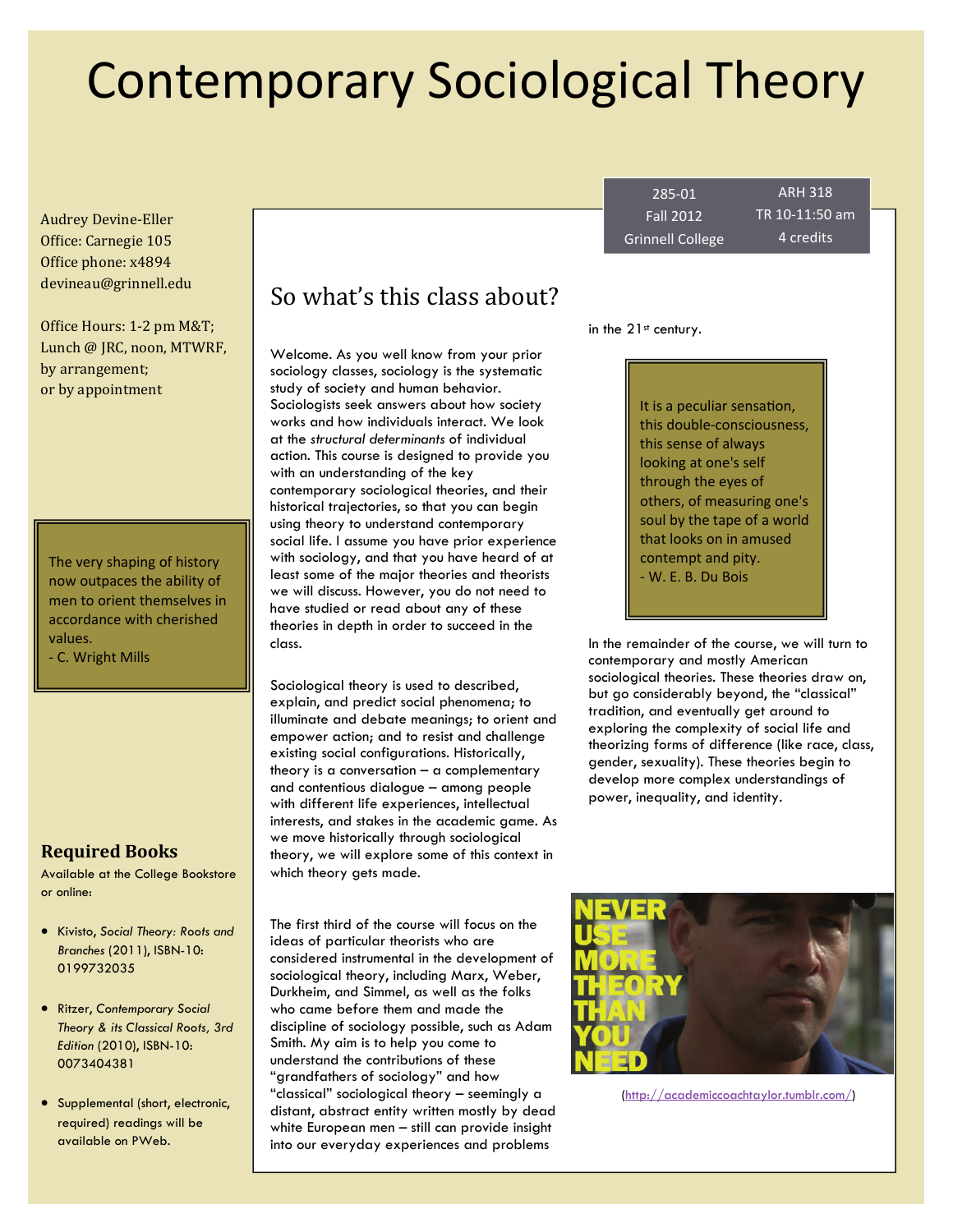# Dialogists

Every week, two or three class members will serve as what I call "**dialogists**." Your job is to help get discussion going and to serve as co-conveners for the week. Before class, the dialogists should work together to put together a BRIEF presentation (no more than 10-15 minutes) grounded in what I call the "triple three" rule:

 1. The *three most important concepts or arguments* from among the week's theorists that you expect to remember ten years from now.

2. The *three most salient points of connection* with other theorists/schools of thought we have discussed previously in the class.

3. The *three most challenging problems, tensions, or blind spots* you perceive in the theorist or theoretical approach discussed this week.

Of course, three is an arbitrary cut-off point and you could surely find additional concepts, connections, and problems. I'd like you to use the "rule of threes" as a disciplining device to avoid long, rambling (often tiresome) presentation and to try to go right to the heart of the issues to be discussed that week. Handouts, diagrams, and other kinds of visual heuristics are useful in organizing your points and keeping us all focused. You don't need to be exhaustive – it will be the responsibility of the class to raise additional points and push us beyond your initial presentation*. That means the rest of the class is NOT off the hook that week!* I expect to hear everyone's voices and contributions to our collective effort to dig deeply into the theorists and streams of theorizing each week.

Perhaps the difference between a professor and a bus driver is that the professor can say stupid things with complete authority while the bus driver is not authorized to make brilliant insights.

‐ Les Back, The Art of Listening

| Assignments                  | Points   | Due Date             |
|------------------------------|----------|----------------------|
| • Film Analysis Essay        | 10       | Oct 2 & 9            |
| • Empirical Evaluation Essay | 20       | Nov 13 & 22          |
| • Forgotten Theorist Essay & | $20 + 5$ | December 6 & 19 & 21 |
|                              |          |                      |
| Dialogizing                  | $7 * 2$  | See sign-up sheet    |
| • Reading prep (3 cycles)    | $7 * 3$  | Continuous           |
| • Attendance & participation | 10       | Continuous           |
| Total                        | 100      |                      |

# Readings

This course is **readingintensive**. Because the class focuses on the historical development of sociological theory, this course will involve a lot of reading of a lot of difficult material. Most of the reading will come from *primary texts*, that is, the original author's original published works (such as Karl Marx's *Capital*). And a

significant portion of what we read will be *old*; theory is difficult to read, and hundred -or-more-year-old theory even more challenging. But it is rewarding, too, to finally wade through a dense paragraph and emerge with a new understanding of how the world works. **To make the most of this course, you will** 

**need to make time to read and make reading notes on a regular basis.** I suggest that try. Reading materials twice you organize significant, uninterrupted blocks of reading/writing time into your strategy. schedule for this course. And start early, so you can begin digesting and synthesizing the material before class. I do not expect you to fully understand all or even most

of what you read the first time, but I do expect you to before class, and a third time after class, is an advisable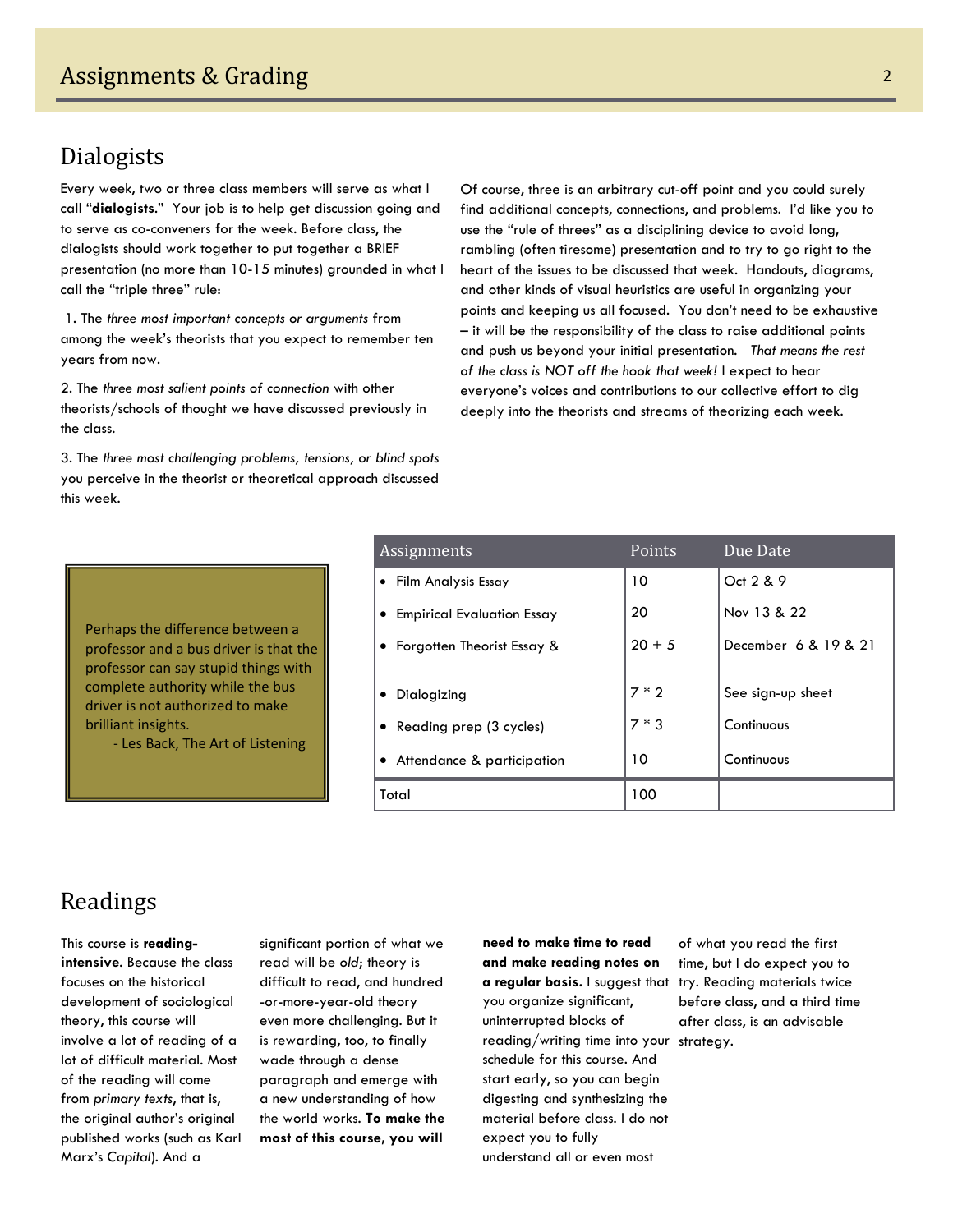## **Reading Prep**

The class will be split into four groups: A, B, C, & D. Each week, each group will have a task to help prepare us for discussion. The four tasks are as follows:

**Post**: Write a reflection on the reading and post it to the appropriate week's discussion folder on P-Web. Make sure you include "Post" in the subject of your post. These posts must demonstrate the following: a) that you have done all of the assigned readings; b) that you have a basic grasp of the core arguments; c) that you are beginning to wrestle with the problems posed by the readings in a thoughtful and critical way; and d) that you are beginning to connect the week's readings to previous theorists and schools of thought. These reflections are generally about a page long, single-spaced; they should be thoughtful but may be much more informal than papers. Keep in mind that these are the jumping-off point for our class discussion; they need not be perfect but they do need to help us move forward towards discussion. They must be posted by **Sunday 6 pm**, so everyone has a chance to read them (and responders have time to respond)

theoretical direction. Responses are generally shorter than Posts; they, too, should be thoughtful and respectful but may be informal. They must be posted by **Monday 5 pm** so everyone has a chance to read them before the Tuesday class.

**Background**: Do some quick internet searching for background of or context on our theorists. You might find it important to know about their historical or political location, or to understand their life events. You might find out that they were colleagues with other theorists, or that they were involved in political feuds, or that they were social activists for particular causes. You'll BRIEFLY (<5 mins) present your findings in class, in whatever format suits you and the material (Want to just talk to us? Want to make a little slideshow? Want to show us a video clip? Want to work together with one or more other Background people this week? All are fine.) You might want to put things on P-Web in that week's discussion folder; make sure you include "Background" in the subject line. These must be prepared for the Thursday class.

**Connect**: Look for contemporary, relevant examples of how this

before the Tuesday class.

**Respond**: After reading the Posts, write a response to them on P-Web. Make sure you include "Response" in the subject line. The Posts may be provocative to you,

|                     | Week 1- 9/4;<br>Week 5 - 10/2; | <b>Week 2 - 9/11;</b><br>Week 6 - 10/9; Week 7 - 10/16; Week 8 - 10/30; | Week 3 - 9/18; Week 4 - 9/25; |   | a <br>a    |
|---------------------|--------------------------------|-------------------------------------------------------------------------|-------------------------------|---|------------|
|                     | <b>Week 9 - 11/6</b>           | Week 10 - 11/13 Week 11 -11/20 Week 12 - 11/27                          |                               |   | a          |
| Post                | A                              | B                                                                       |                               | D | Y,         |
|                     |                                |                                                                         |                               |   | $p_{1}$    |
| <b>Respond</b>      | D                              | A                                                                       | B                             |   | $^{\mu}$ c |
|                     |                                |                                                                         |                               |   | F.         |
| <b>Background C</b> |                                | D                                                                       | A                             | B | cr         |
|                     |                                |                                                                         |                               |   | m          |
| Connect             | B                              |                                                                         |                               | A | CC         |
|                     |                                |                                                                         |                               |   | f۵         |

week's theory can be applied, challenged, dapted, used to analyze social life. ou'll BRIEFLY (<5 mins) resent your connection" in class. eel free to be eative: video clips, edia images, artoons, etc. are all fair game. You can

bringing up arguments you hadn't thought of. You may want to challenge the Posts. You may see themes emerging across several posts. You might want to respond to one Post in particular, or to use the Posts collectively to strike out in a new work together with one or more other Connection people this week. You might want to put things on P-Web in that week's discussion folder; make sure you include "Connect" in the subject line. These must be prepared for the Thursday class.

\* Weeks 13 & 14 you can contribute in your role of choice.

# Attendance & Participation

Attendance is required. Learning is about the interaction of minds and ideas in the classroom. Especially, since this course is structured around discussion and workshopping writing together, it's critical that you attend class to participate in the exchange of ideas and to support your classmates.

You have the option to use, without penalty or question, **two "personal days".** You might choose to save these for when you're sick; you might need to use them when you travel for athletics; you might wish to observe religious holidays; you might just want to go sledding or sleep in. You don't even have to tell

me which. I suggest choosing carefully. You don't, of course, have to use all of them, and I strongly recommend against using them on days when you're a Dialogist, Backgrounder, or Connector.

**Lively and respectful participation** is expected; if you have concerns about this, It takes centuries for sense to become common. ‐ Anthony Steyning

please come talk to me for ideas about how to contribute.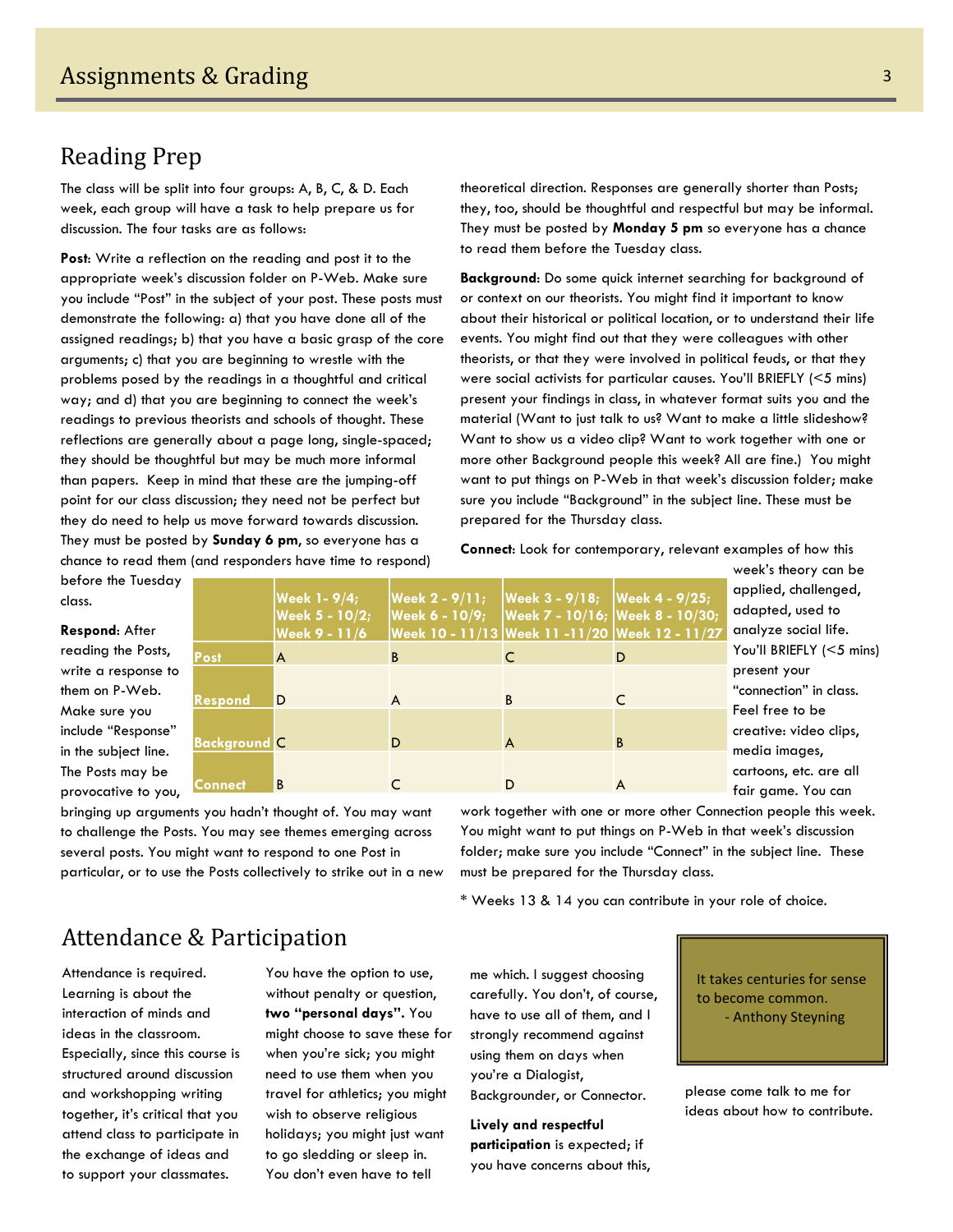### Papers

This course is **writing-intensive**. One great way to understand theory is by writing about it, struggling with it and trying to take it apart. You will write 3 short papers in this class. These papers are designed to get you writing about even DOING—theory in short bursts, which is often less intimidating than one long paper. That's not to say easier; in fact, writing in a concise and focused manner is often more difficult than blathering on and filling up space without saying much, as is possible in a longer paper. I highly recommend that you take advantage of office hours to discuss each of these essays as you prepare and draft them. I am happy to read drafts during my office hours, well in advance of deadlines. The papers build in difficulty. You will be graded on your clarity of writing, your demonstration of knowledge of the relevant terms and concepts, and the insightfulness of your analysis.

#### **Film Analysis Essay—10 points—3 pages:**

In this essay, you will make your first stab at applying sociological theory to social life, by analyzing a film of your choice using a theory of your choice. I will provide a list of good possibilities, but you're free to choose a different film if you like. Your goal is to demonstrate your understanding of the theory you choose, to build connections between theoretical principles and contemporary popular culture, and to seamlessly integrate theory with illustrations from the film. This will help you build your theoretical muscles, and hopefully you'll start "seeing" theory in the rest of your life as well.

(This assignment is adapted from Pelton, Julie A. 2012 "Film Analysis Papers." Assignment published in TRAILS: Teaching Resources and Innovations Library for Sociology. Washington DC: American Sociological Association. (http://trails.asanet.org)

#### **Empirical Evaluation Essay—20 points—5 pages**:

In this essay, you will discuss an empirical application of theory we cover in class. Specifically, you will evaluate which of two theories of your choice is superior for explaining some empirical topic of your choice. Thus, you will assess the relative usefulness of two different theories. That is, how well do these theories work in the real world?

One good way to go about this essay is to describe a current event, news item or experience from "real life" (your own or someone else's), and evaluate whether it is a good example of an idea in the reading. Show how the example embodies, illustrates, or contradicts the theorists' ideas. Perhaps you'll chose conflicting theories and show how one is better than the

other at explaining your empirical example; perhaps you'll choose complementary theories and show how using them in conjunction allows a deeper understanding of your example; perhaps you'll choose apparently contradictory theories and use your example to show how they are actually complementary – or vice versa. There are a lot of possibilities!

(This assignment is adapted from Karla Erickson's Fall 2010 and Peter Hart -Brinson's Spring 2012 Contemporary Sociological Theory syllabi.)

The most successful ideological effects are those which have no need for words, and ask no more than complicitous silence. – Pierre Bourdieu

#### **Forgotten Theorist Essay—20 points—5 pages & Presentation— 5 points—5 minutes**

In this essay, you will explore the theoretical tradition outside what we covered in class. Find a theorist you think could or should have been included and read some of their original work. Write an essay

- Introducing the theorist (their life, their context, their relationship to the field of sociology)
- Outlining key aspects of their theory
- Showing how their theory is useful (or not maybe this person is left out for good reason?) for understanding contemporary social life, by applying it to some topic of your choice
- Describing the connections and tensions with other sociological theory. If you choose a classical theorist (pre-1910), make sure you talk about how/whether that theory has been continued into the present: does anyone build on this work? Has it been largely forgotten?

You can do research for your theorist any way you like, but one good place to start is by looking some social theory textbooks. Kivisto covers a lot of theorists we won't cover in class; any of those are fair game. I've put the tables of contents for other texts I have in my office on PWeb; if you see something of interest you are welcome to come by and browse those chapters. You might also start with Wikipedia or other online references to social theory. When in doubt, come talk to me about the process or the theorist you're interested in.

You will present your theorist in class to your peers during the final exam period, December 19 from 2-5 pm. These presentations must be SHORT (no more than 5 minutes) and POLISHED.

(This assignment is adapted from Gallant, Mary J. 2010. "CLASSICAL SOCIAL THEORY - GROUP PROJECT ESSAY." Assignment published in *TRAILS: Teaching Resources and Innovations Library for Sociology*. Originally published 2005 in *Women Founders Into Classical Theory*, edited by J. E. Thomas. Washington DC: American Sociological Association. (http:// trails.asanet.org))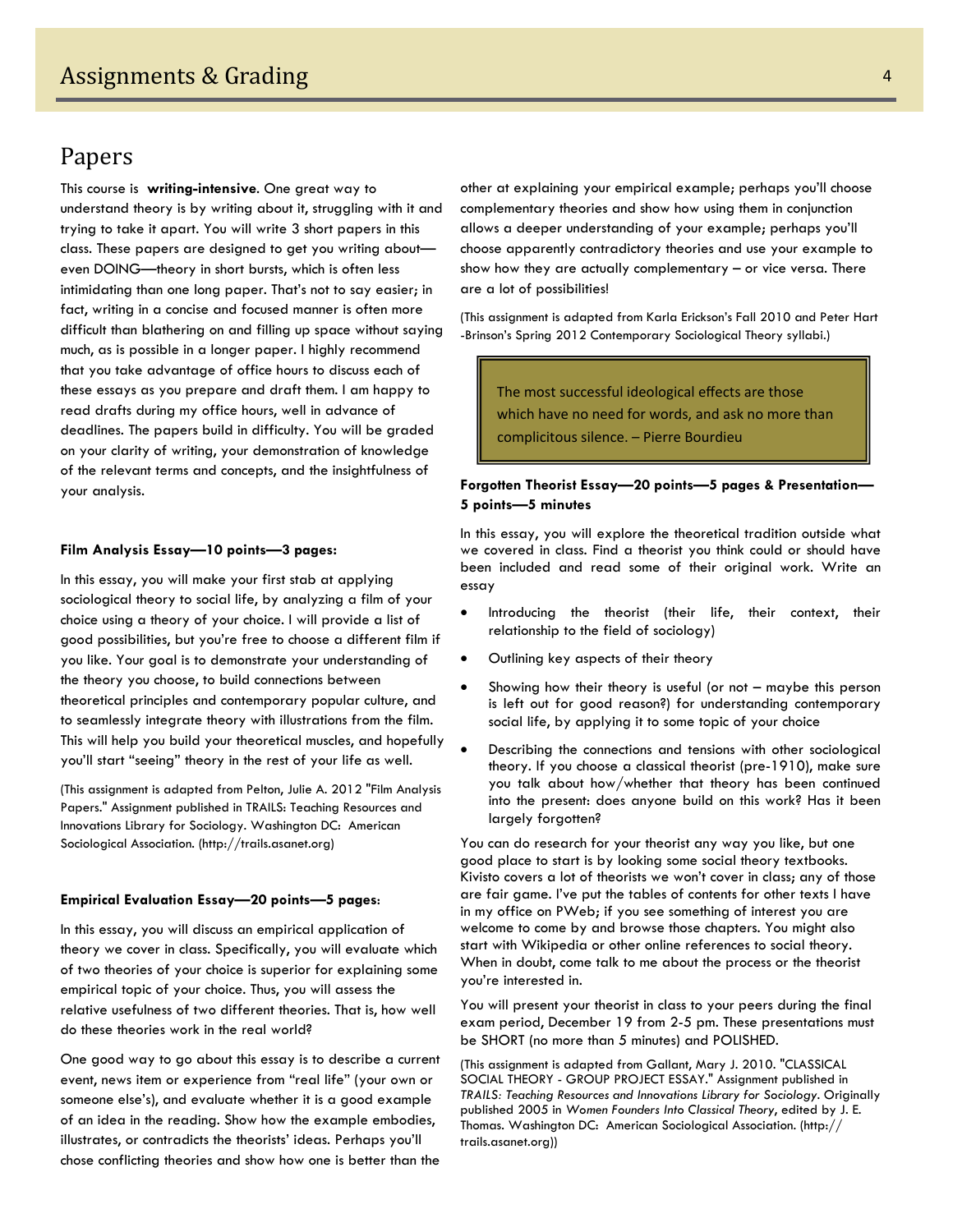### Peer Review

**Peer-review process:** Each of your papers will be written in multiple drafts, with feedback from a writing group formed in class. Good writing necessitates re-writing, and the earlier and oftener you get feedback on your writing, the better it will be. This format allows you to practice writing and revising, and allows you to get better at a particular kind of writing across the semester. You will 'workshop' your essays with your group, which means that you will turn in copies of an early polished draft to your group, and your group members will read it and return a short written critique to you. Then, your group will have a short discussion about your paper, in which you will get to hear what your group members think is incredible and awesome about your paper, and what they think could be improved. Using the feedback from this workshop, you will revise this paper, and turn in the revision to me.

Working in small groups enables you to get to know and trust each other, in order to facilitate better analysis and critical honesty of each others' writing. **Keep in mind that the peerreview process requires your commitment to the group and your constructive feedback and attendance;** other students will rely on you to help them improve their essays, just as you will rely on them. Nevertheless, in rare cases, personal differences preclude meaningful interaction; if you think it would be unhealthy or academically unwise for you to continue with a particular group, please let me know. And rest assured: you will NOT be penalized if a group member lets you down; all grading is individual.

> **I reserve the right to make changes to this syllabus, as I see fit or necessary for the course.**

### Acknowledgements

The design of this course relies heavily upon the theory courses of Professor Karla Erickson at Grinnell College; Professor Ann Mische at Rutgers University; and Professor Jodi O'Brien at Seattle University. I thank them for their generosity. – ADE

Habit is the great flywheel of society. ‐ William James

### Contacting me.

The best way to contact me is via **email**: devineau@grinnell.edu. Please read the syllabus thoroughly before emailing me with questions about the course. Don't email me an hour before class starts to ask me questions about the reading or exams; not only will I not have time to respond to you before class, but I will also know you put off the assignment until the last minute. You can expect me to respond to email every afternoon while I'm in my office (i.e., I might not check email between 5 pm and the start of class the next morning … plan ahead!).

When you email, please put the name of the course (e.g., "Theory") in the subject heading and include your full name in the email. I don't like to respond to email when I don't know who it's from. I welcome anonymous emails with suggestions, critiques, or comments about the course.

**Website.** I will post announcements and readings on PWeb; please check it frequently.

**Office hours.** I have office hours every week, as listed on the first page of this syllabus. Feel free to just drop by or to make an appointment ahead of time; if two or more people show up at the same time, those with appointments will be given priority. If my scheduled office hours conflict with your schedule, email me or see me in class to set up an alternate time. **Mornings** are my writing time; if my door is closed, either I'm engrossed in work or I'm not in.

### **Helpful Information**

**If class is hard for you**, here are some steps you can take:

- Come to my office hours and talk about it!
- Seek out an ARC that will help with reading, writing, or time management
- Sign up for a Library Lab (one-on-one help)

The **Add/Drop Period** for Fall 2012 Courses ends Friday, September 21 for Regular Full-Semester Courses. Last day to withdraw from a course is Friday, November 9.

**Connectivity problems** will not be accepted as an excuse for not completing electronicallycontingent assignments. I highly recommend that you work ahead, save to disk and/or print out the online readings well ahead of time.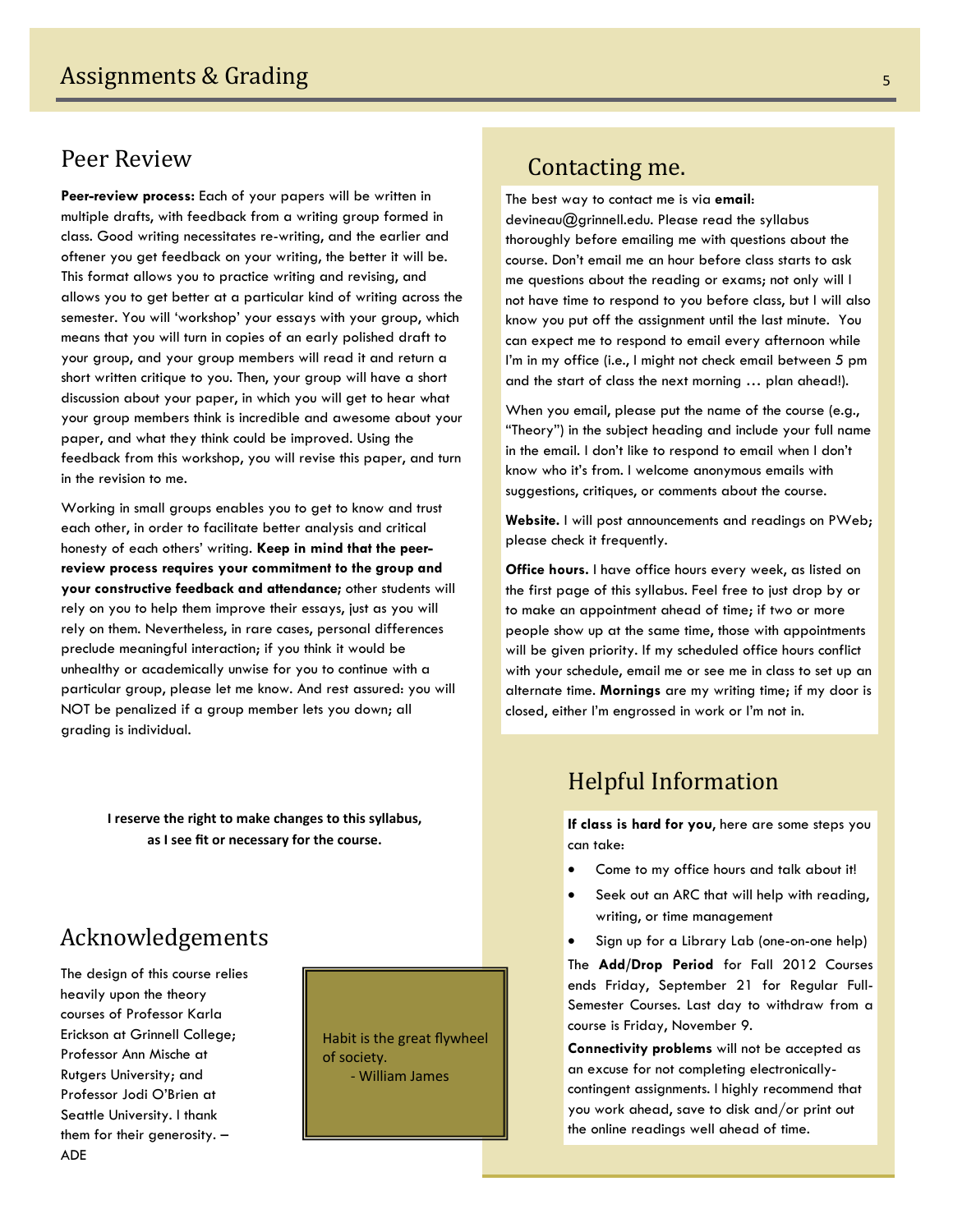He was a sociologist; he had got into an intellectual muddle early on in life and never managed to get out. ‐ Iris Murdoch

### Classroom Atmosphere.

**Be respectful** of me, of your classmates, of the College personnel and facilities. This means, at a minimum, turning off your cell phones and minimizing disruptive behavior in class, generally paying attention in class, arriving on time, and staying for the full class period.

**Please choose your words carefully**. The classroom must be a place in which everyone can participate. This means that every person must feel safe enough to express their opinions without fear of ridicule or intolerance. Remember that in good discussions, people critique ideas and not other people. The more heated the political issue we discuss, the more important it is to keep this in mind. It is normal to be or become emotionally connected to the concepts we discuss, and it is normal to have personal experiences related to those concepts. It is also normal for those experiences to be in conflict with the experiences of others in the room. For example, just as there will likely be someone in class who would prefer abortion not be legal, there will also likely be someone who has *had* an abortion. It's important to remember this diversity in our discussion so that we maximize, to the extent possible, the vibrancy and respectfulness of our intellectual inquiries.

# Academic Integrity.

Grinnell College takes academic honesty very seriously. Academic dishonesty includes (but is not limited to) such behavior as **quoting** or **paraphrasing** without complete citation, collaborating with others on assignments or exams without

the explicit permission of the instructor, submitting work for more than one course without the instructors' permission, and presenting another's work as your own. Penalties range from a failing grade for the assignment to permanent expulsion from

the College, depending on the severity of the offense. As an instructor, I am **obligated** to report all suspected violations to the Academic Honesty Subcommittee of the Committee on Academic Standing. In other words, as soon as I suspect it, it is entirely out of my hands. Don't put me, or yourself, in this position. See the full [policy](http://www.grinnell.edu/offices/studentaffairs/shb/academicpolicies/academichonesty) for details. Please ask me if you have any questions.

### Reasonable Accommodations.

**Late Work.** Since you'll be workshopping your papers with your classmates, it's important that our schedules be coordinated. *I suggest that you begin your papers early enough to accommodate any last-minute emergencies.* As the saying goes, a failure to plan ahead on your part does not constitute an emergency on my part. That being said, if there are big events I seem to be unaware of which will impact the class, please bring them to my attention.

**Classroom Accessibility**. Please come see me no later than the third class if you have special learning needs. I will work with you to make the classroom and the material accessible. The Academic Resource Centers [\(http://www.grinnell.edu/academic/arc](http://www.grinnell.edu/academic/arc)) are fabulous resources for all students.

**Unusual circumstances.** You might face unusual circumstances that affect your attendance or your work this semester; these might include religious or athletic commitments, health or personal problems, or other things. Please contact me within the first three weeks of the semester if you would like to discuss a specific instance that applies to you. In the case of major emergencies, please talk to me as soon as you're able.

**Grading policy**. I will accept written rebuttals up to one week following the return of any assignment. A persuasive rebuttal includes a summary of the question or task involved, a copy of your original response with my comments/grades, and a statement about why you think you deserve more credit than you were given. I encourage you to take advantage of this opportunity to participate in the process of your own evaluation. Use it if you think you have just cause. Though I put a great deal of consideration into my teaching methods they are not perfect for every individual.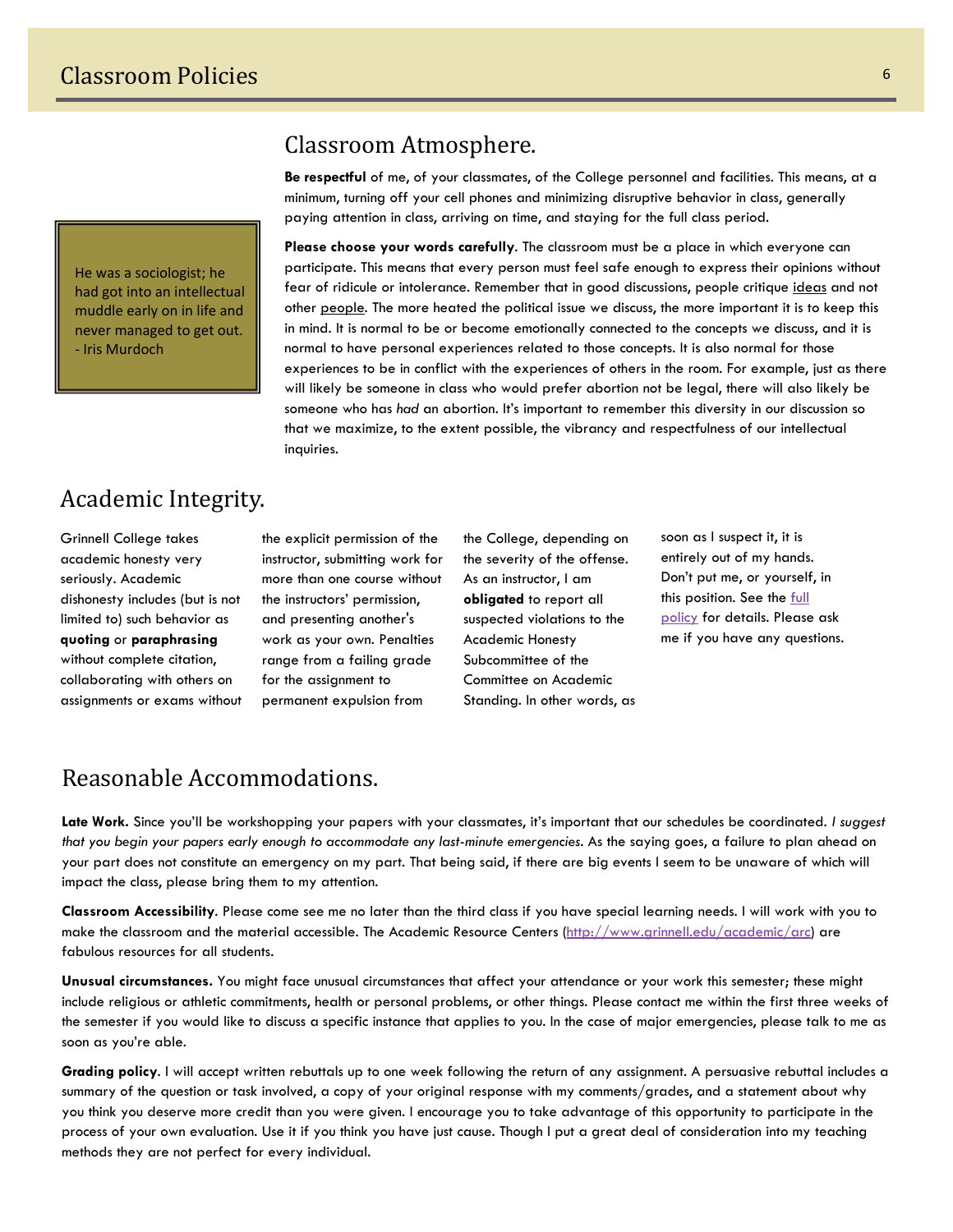| Schedule.<br>٦<br>۔<br>دا<br>Tontativo<br>J |  |
|---------------------------------------------|--|
| ミュコ                                         |  |

|                 | Readings                                                                                 | io<br>O<br>Pages<br># of                      | <b>Dialogist</b> | Dialogis |
|-----------------|------------------------------------------------------------------------------------------|-----------------------------------------------|------------------|----------|
| 0: Aug 30       | Intro to Social Theory                                                                   |                                               |                  |          |
|                 | Read this syllabus!                                                                      |                                               |                  |          |
|                 | hooks, Theory as Liberatory Practice                                                     | $\overline{1}$                                |                  |          |
| $1:$ Sept 4 & 6 | Legacies of the Enlightenment and the Spirit of Progress                                 |                                               |                  |          |
|                 | Ritzer, Ch 1 Intro to Social Theory                                                      | $\frac{3}{2}$                                 |                  |          |
|                 | Hobbes, A Tough-Minded View of Power and Nature                                          | $\infty$                                      |                  |          |
|                 | Smith, On Pin-making                                                                     |                                               |                  |          |
|                 | 5<br>Heilbroner, Ch 4 &                                                                  | $\begin{smallmatrix}0\\0\\0\end{smallmatrix}$ |                  |          |
|                 | Munch, Spencer (p35; 41-49)                                                              | $\circ$                                       |                  |          |
| 2: Sept 11 & 13 | Roots of Conflict Theory: Marx                                                           |                                               |                  |          |
|                 | Ritzer, Ch 2 p 21-30                                                                     | $\overline{C}$                                |                  |          |
|                 | Kivisto, Chs 1, 3, 4, 5 (Marx)                                                           | $\overline{27}$                               |                  |          |
| 3: Sept 18 & 20 | Roots of Conflict Theory: Weber & Simmel                                                 |                                               |                  |          |
|                 | Ritzer, p 30-53                                                                          | $\frac{4}{3}$                                 |                  |          |
|                 | Kivisto, Chs 12, 13, 14, 15 (Weber); 17, 19, 20 (Simmel)                                 | $\frac{4}{4}$                                 |                  |          |
|                 | Simmel, The Metropolis and Mental Life                                                   | $\circ$                                       |                  |          |
| 4: Sept 25 & 27 | Functions & systems: Durkheim to grand theory to the middle range (and back)             |                                               |                  |          |
|                 | Ritzer, p15-20, 66-87                                                                    | $28$                                          |                  |          |
|                 | 33, 35 (Merton, Parsons, Alexander)<br>Kivisto, Chs 6, 7, 8, 10 (Durkheim); 32,          | $\frac{8}{4}$                                 |                  |          |
|                 | Merton, Manifest and Latent Functions                                                    | $\sim$                                        |                  |          |
|                 | Gans, The Uses of Poverty: The Poor Pay All                                              | $\mathfrak{g}$                                |                  |          |
| 5: Oct 2 & 4    | Meaning, self & world: intersubjectivity and everyday life                               |                                               |                  |          |
|                 | Ritzer, p57-65, 149-154                                                                  | $\frac{8}{10}$                                |                  |          |
|                 | (Sadks), 44 (Garfinkel), 50 (West & Zimmerman)<br>Kivisto, Ch 31 (Mead), 42 (Schutz), 43 | $\infty$                                      |                  |          |
|                 | Film Analysis Early Polished Draft due Oct 2                                             |                                               |                  |          |
| 6: Oct 9 & 11   | Meaning in interaction: symbol, performance and the interaction order                    |                                               |                  |          |
|                 | Ritzer p137-149                                                                          | $\frac{3}{2}$                                 |                  |          |
|                 | Kivisto, Ch 40 (Blumer), 41 (Goffman)                                                    | $\overline{4}$                                |                  |          |
|                 | Goffman, Presidential Address: The Interaction Order                                     | $\overline{1}$                                |                  |          |
|                 | Film Analysis Revised Draft due Oct 9                                                    |                                               |                  |          |
| 7: Oct 16 & 18  | Rational action theory: interest, choice, and exchange                                   |                                               |                  |          |
|                 | Ritzer p155-175                                                                          | $20$                                          |                  |          |
|                 | 47 (Coleman)<br>Kivisto, Ch 45 (Homans), 45 (Emerson),                                   | 30                                            |                  |          |
| Oct 20 - 28     | Fall break                                                                               |                                               |                  |          |